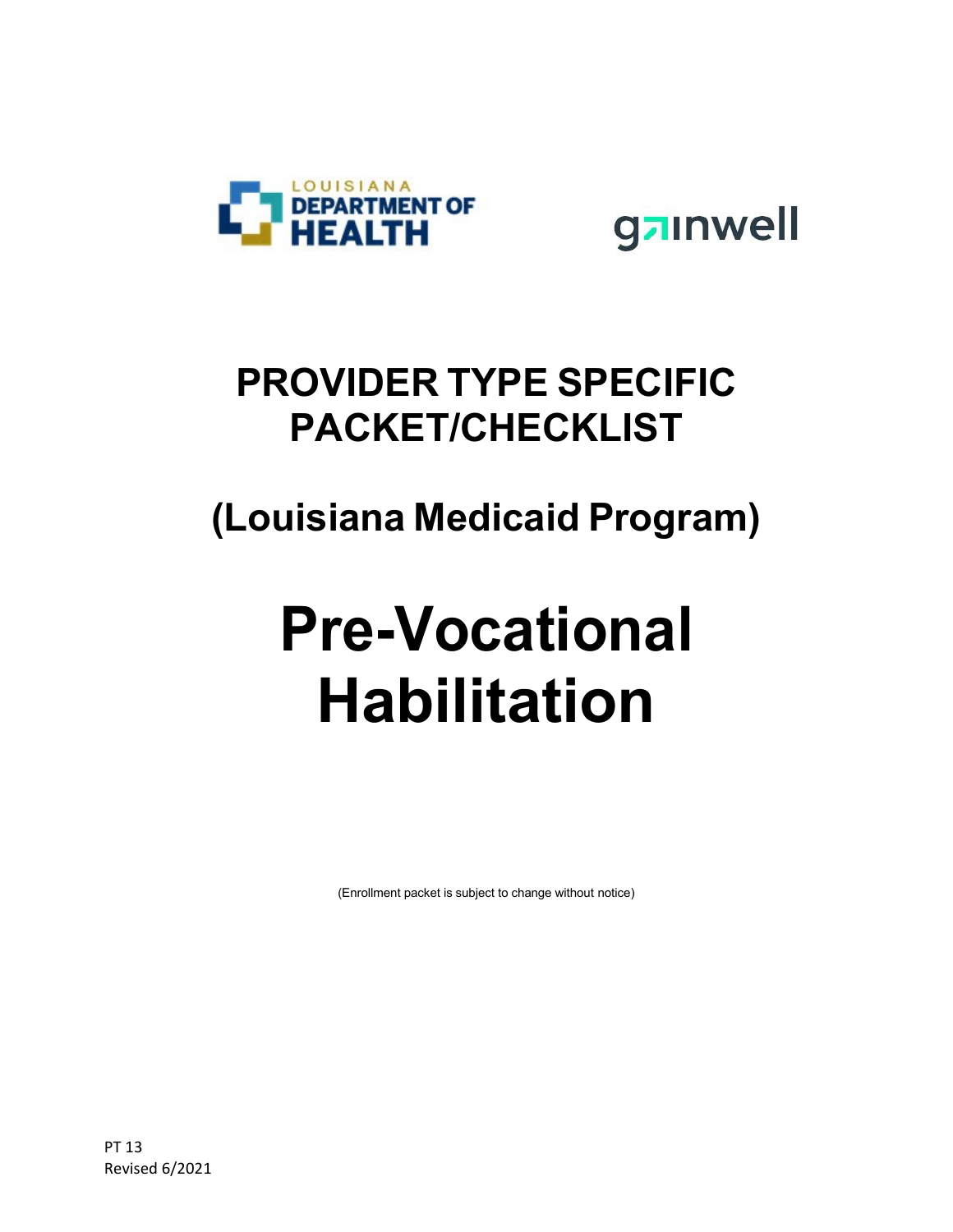### **GENERAL INFORMATION REGARDING WAIVER ENROLLMENTS**

Provider Enrollment works on a three-week turnaround time frame. If enrollment requirements are not met, the entire application will be returned for correction and would need to be re-submitted once the corrections are made. Any re-submission of the enrollment packet is subject to additional three-week turnaround period.

The effective date for this enrollment will be the day the application is actually worked by Provider Enrollment.

No billing for 18 months will result in an automatic closure of this provider number, which will require a new enrollment application in order to be re-activated. No notification will be made to the provider regarding automatic closure.

If at any time during enrollment as a Waiver Medicaid provider, the provider has a change of physical address, then the provider must first obtain an updated license indicating the new address, and then submit notification of the change of address along with a copy of the updated license to Gainwell Provider Enrollment (see address on checklist, below).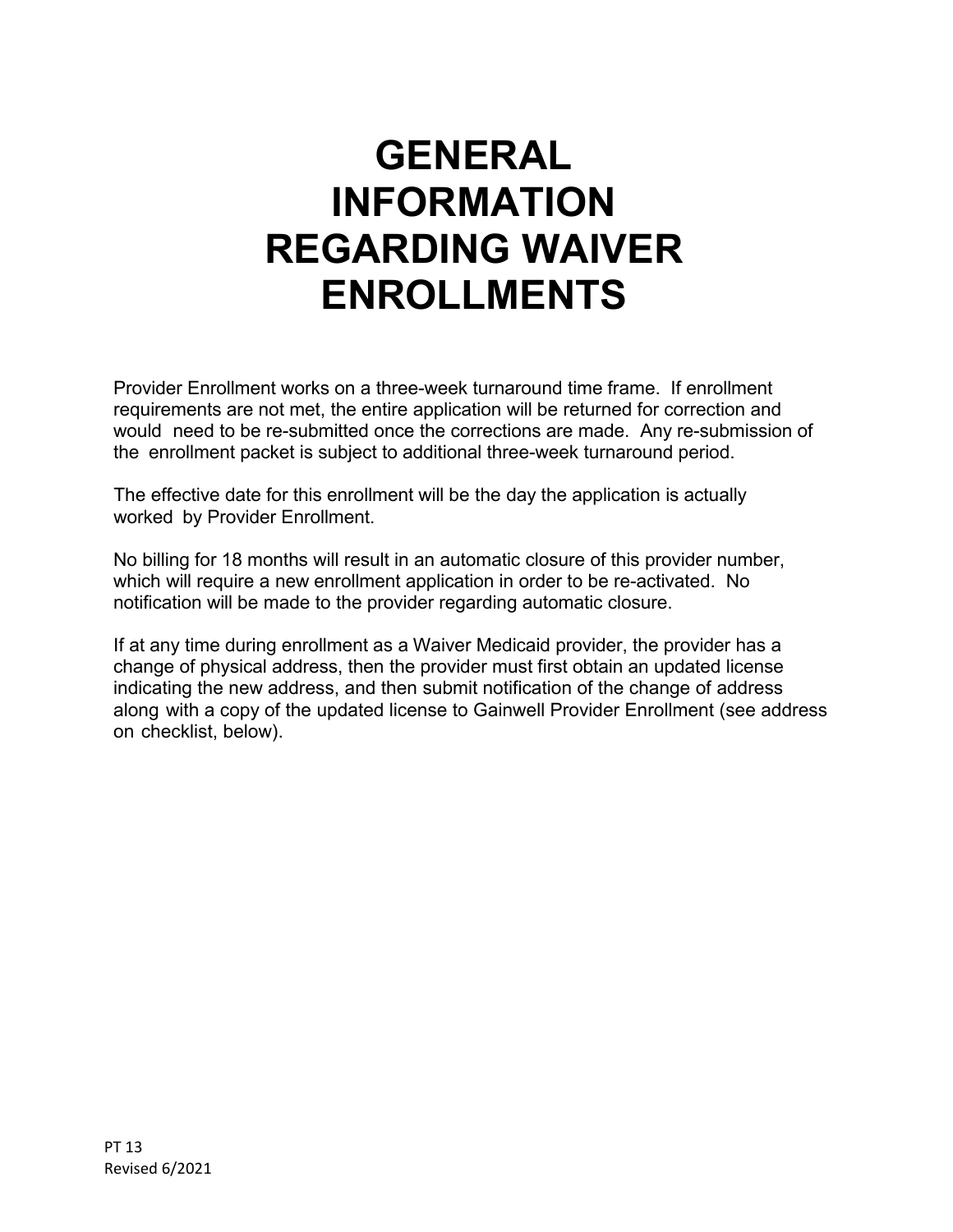## **ATTENTION!! Waiver service providers are required to comply with all requirements contained in:**

## **1. The provider manuals located at:**

**[https://www.lamedicaid.com/Provweb1/Providermanuals/Provi](https://www.lamedicaid.com/Provweb1/Providermanuals/ProviderManuals.htm) [derManuals.htm](https://www.lamedicaid.com/Provweb1/Providermanuals/ProviderManuals.htm)**

## **And 2. The information located on the LDH/OCDD website at**

**<http://new.dhh.louisiana.gov/index.cfm/subhome/11/n/8>**